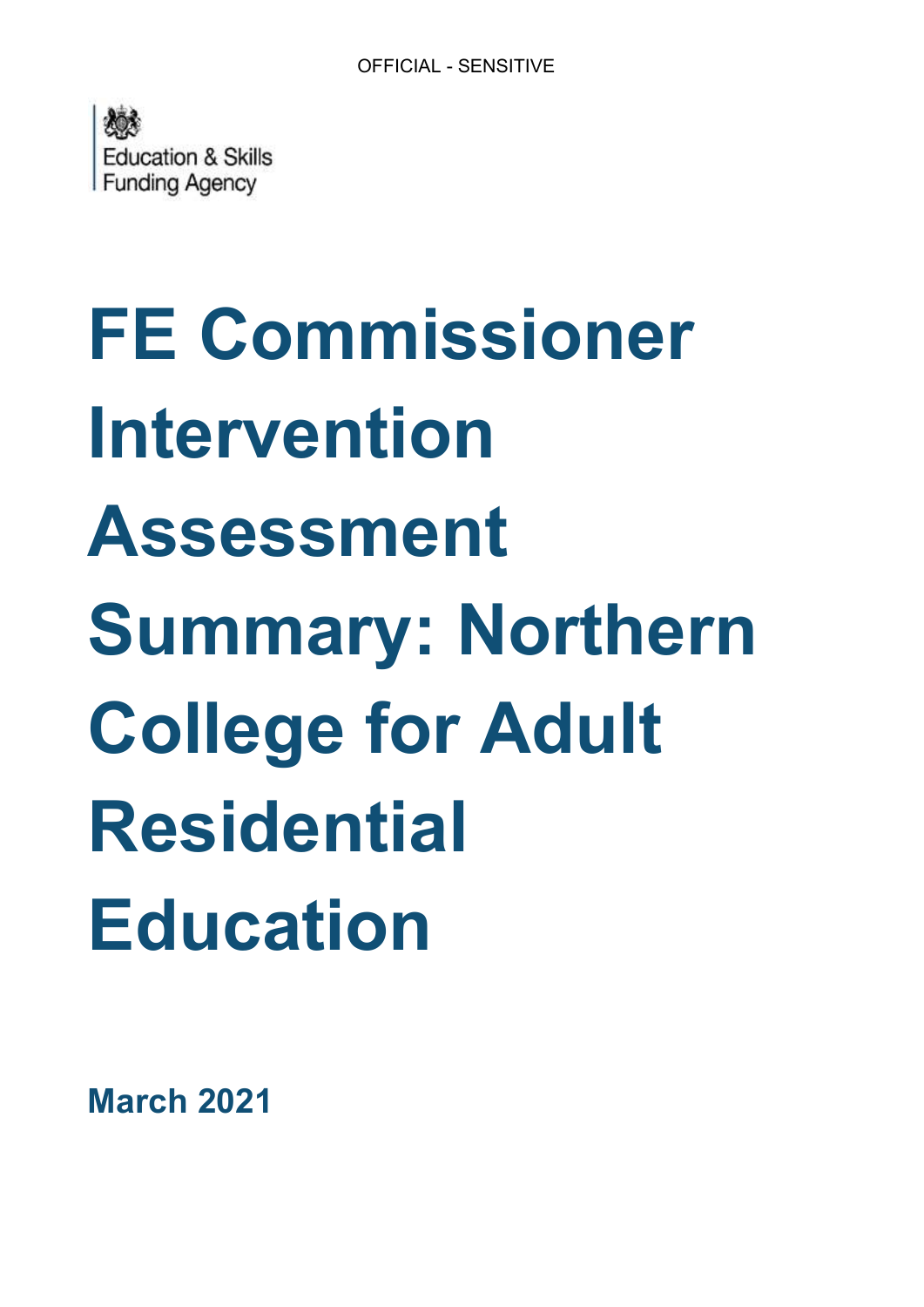# **Contents**

| Background                         | 3              |
|------------------------------------|----------------|
| Conclusion/Executive summary       | 4              |
| Recommendations                    | $\overline{4}$ |
| Governance and leadership          | 5              |
| Curriculum and quality improvement | $\overline{7}$ |
| Student and staff views            | 9              |
| Finance and audit                  | 9              |
| Estates and capital plans          | 12             |
| Appendix A – Interviewees          | 14             |
| Appendix B - Documents reviewed    | 15             |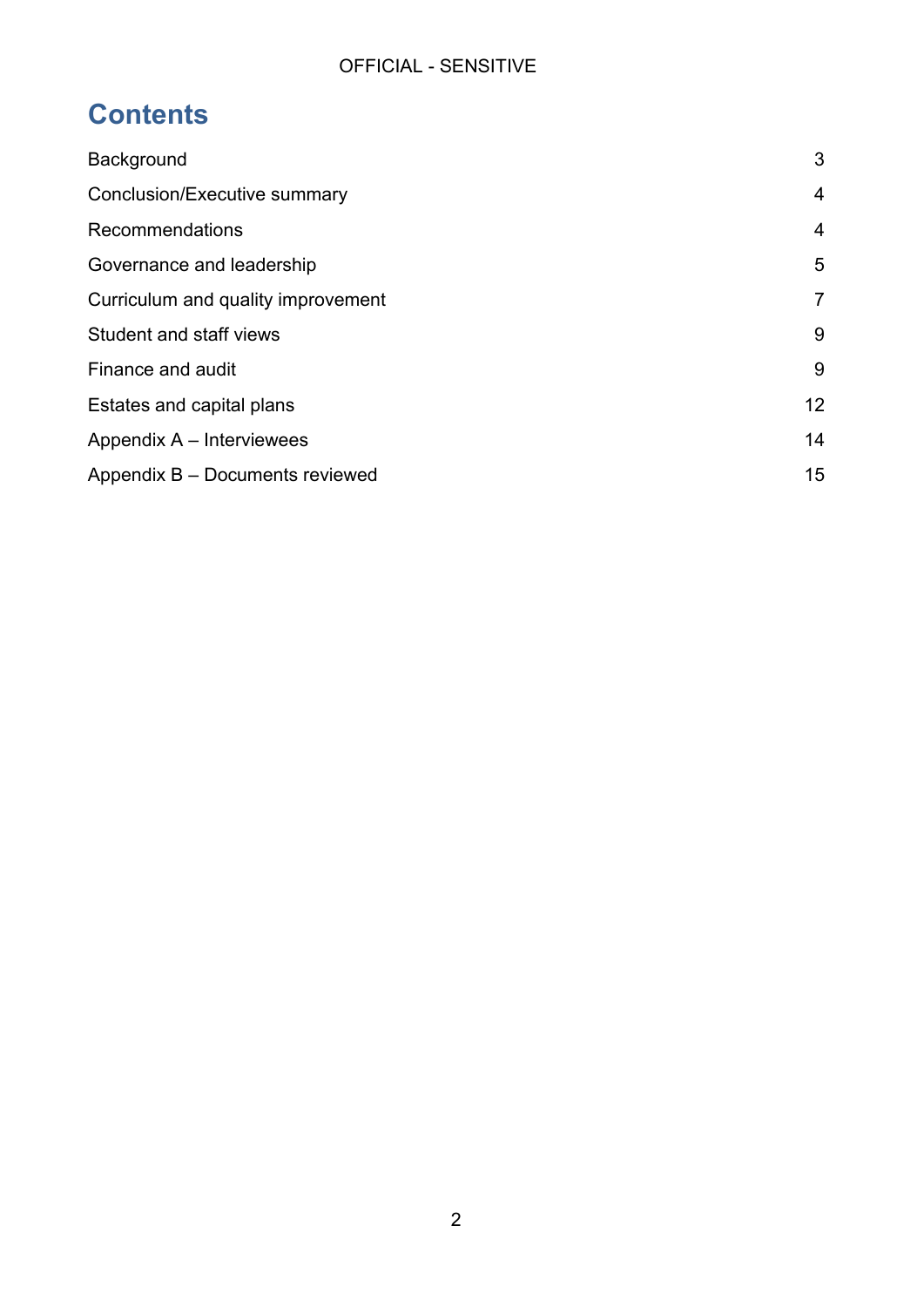# <span id="page-2-0"></span>**Background**

| <b>Name of College</b>                                                      | Northern College for Adult Residential<br>Education |
|-----------------------------------------------------------------------------|-----------------------------------------------------|
| <b>UKPRN</b>                                                                | 108314                                              |
| <b>Type of provision</b>                                                    | Specialist Designated Institution (SDI)             |
| Date of visit                                                               | 17 March 2021                                       |
| <b>Type of visit</b>                                                        | Intervention assessment (virtual)                   |
| <b>Trigger for formal intervention</b>                                      | Decline in financial Health                         |
| <b>Further Education Commissioner (FEC)</b><br><b>Team members</b>          | <b>Sir Richard Atkins - FEC</b>                     |
|                                                                             | Andrew Tyley - FEC Deputy                           |
|                                                                             | Laraine Smith - FEC Adviser                         |
|                                                                             | Steve Campion - FEC Adviser                         |
| <b>Location</b>                                                             | Stainborough, near Barnsley                         |
| <b>Apprenticeship training provider</b>                                     | <b>No</b>                                           |
| <b>Latest Ofsted inspection grade</b>                                       | Outstanding (June 2014)                             |
| <b>Education and Skills Funding Agency</b><br>(ESFA) Financial Health Grade | Outstanding                                         |
| <b>Special considerations</b>                                               | <b>Specialist Designated Institution (SDI)</b>      |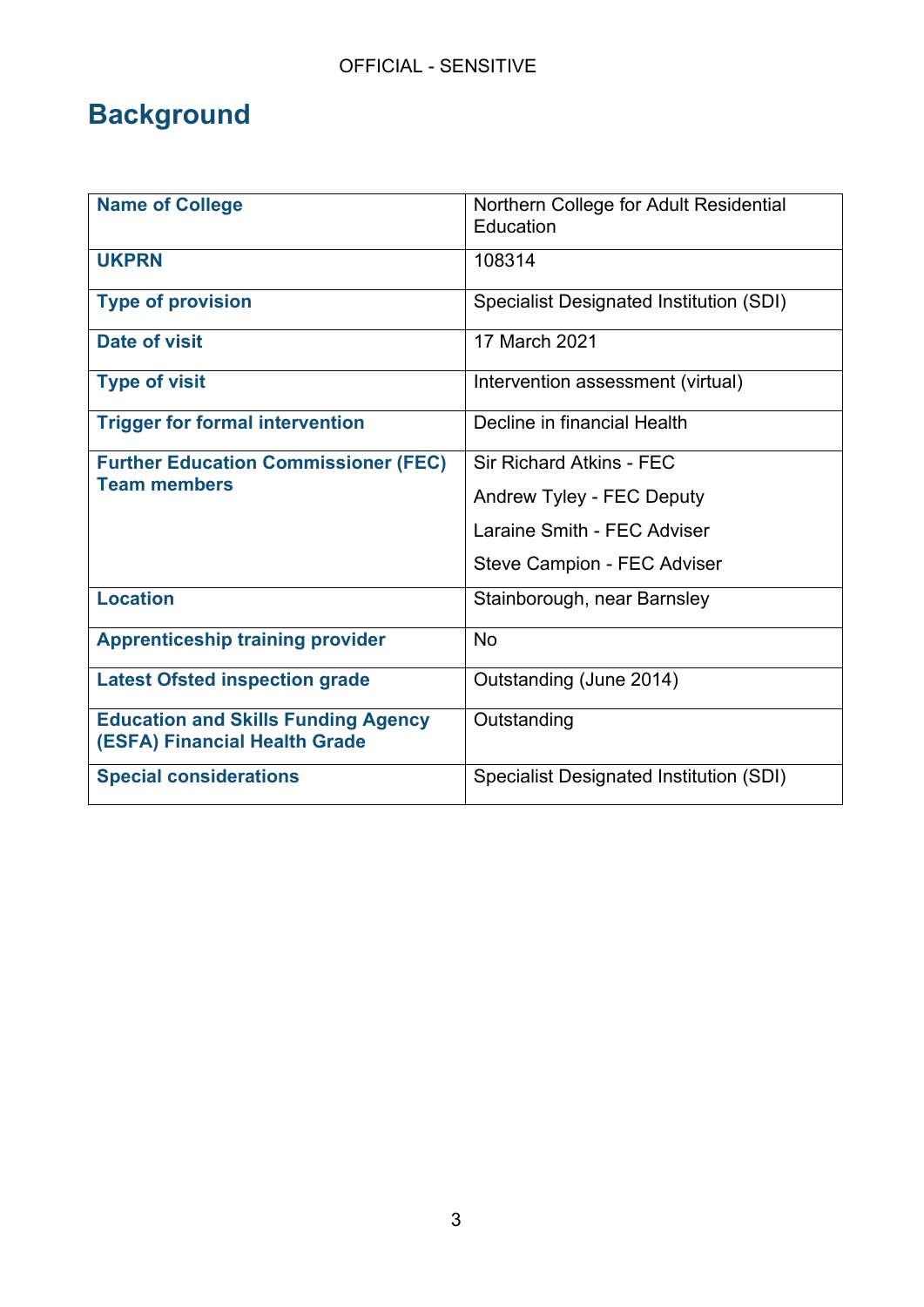# <span id="page-3-0"></span>**Conclusion/Executive summary**

The Northern College for Adult Residential Education provides high quality learning opportunities for disadvantaged and vulnerable adults in a unique and historic setting near Barnsley in South Yorkshire. The college is well led by a board of governors with an impressive and diverse range of skills, and by a highly committed principal and senior team.

Despite this, the college faces an increasingly uncertain future due to a combination of factors, which taken together contribute to a "perfect storm". These include a potentially substantial repayment of funds to ESFA; a significant shortfall in enrolments and income (mainly as a result of the COVID-19 pandemic); current and planned reductions in funding for residential provision; implementation of devolved funding; and the longplanned retirement of the long serving assistant principal finance and business services in the coming months.

The FE Commissioner undertook a diagnostic assessment in February 2021. In recognition of the range of challenges facing the college, escalation into formal intervention was one of a number of recommendations which also included an FEC led Structure and Prospects Appraisal (SPA) to explore options for structural change as a way of securing a sustainable delivery model. Whatever the outcome of the proposed SPA (which will test a standalone solution against other options), it appears inevitable that the college will need to undergo fundamental change to secure a sustainable way forward given its small scale, high costs of delivery and the prospect of rapid erosion of its cash reserves.

As part of the formal intervention assessment, the FEC team met with representatives of the 2 combined authorities who will assume responsibility for the majority of the college's AEB funding from summer 2021 –Sheffield City Region and West Yorkshire Combined Authority. Both authorities have an important contribution to make to the planned SPA and will be invited to join the SPA steering group as observers.

#### <span id="page-3-1"></span>**Recommendations**

**Recommendation 1: Governors should agree to participate in an FEC-led structure and prospects appraisal (SPA) and local provision needs analysis (LPNA) alongside the Sheffield City Region and West Yorkshire Combined Authority to explore options including structural change and standalone as a way of securing a sustainable delivery model. Target date: July 2021 (completion of the SPA).** 

**Recommendation 2: Pending the outcome of the SPA, the college should continue to work closely with the ESFA to develop contingency plans given the risk of escalation of the current pressures on solvency and going concern status. Target date: ongoing**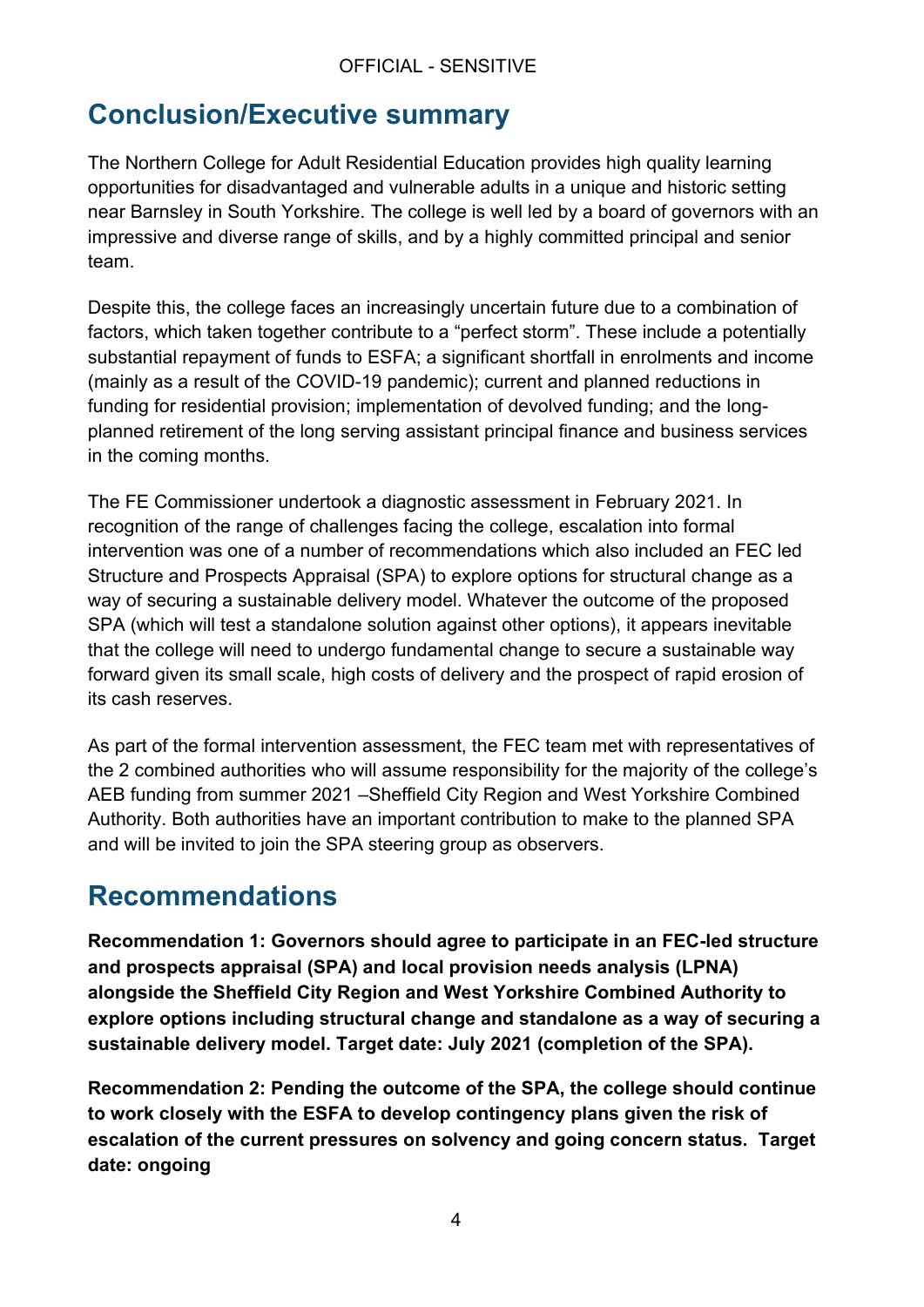**Recommendation 3: By May 2021, as part of work to finalise a fully costed curriculum plan for 2021/22, the senior leadership team (SLT) should complete work underway to quantify realistic opportunities to grow student numbers; necessary increases in curriculum efficiency; and scope to further reduce operating costs.**

**Recommendation 4: Governors and senior leaders should continue to monitor closely the college's cashflow forecast to assess the full extent of potential recovery of funds from the ESFA both in respect of 2020/21 and the funding audit for previous years. Target date: ongoing**

**Recommendation 5: By March 2021, governors and senior leaders should confirm the appointment of an experienced interim finance director as soon as possible to provide for effective handover/cover, given the long-planned retirement in May 2021 of the current assistant principal finance and business services.**

The FEC team will conduct an intervention assessment stocktake visit to review progress in late May / early June 2021.

# <span id="page-4-0"></span>**Governance and leadership**

#### **Governance**

The Northern College for Residential Adult Education is a Specialist Designated Institution (SDI). It has a company board as well as a board of governors, though in practice, all company directors are also members of the governing body. The board is well supported by a highly experienced and qualified independent clerk.

The board meets 4 times a year, supported by 5 standing committees (curriculum, quality, and student experience; policy and finance; audit; search; and remuneration). Since the COVID-19 pandemic, more regular meetings of committee chairs have been introduced.

Total board membership is 15, with 2 current vacancies for staff and student members. The skillset of the board is impressive and includes members with strong credentials in education, business and finance/audit. The role of chair is shared under a co-chairing arrangement that was carefully considered at the time it was introduced, back in 2015.

Several governors have served on the board for a long time. Mindful of this, the clerk is in the process of reviewing the policy on terms of office, which needs to strike the right balance between flexibility and the expectation of maximum periods of tenure in line with good practice as set out in the AoC's Code of Good Governance for English Colleges. Careful consideration has been given to succession planning, though in recognition of the need for a degree of stability at the current time, the 2 co-chairs have recently agreed to continue in role for a further term of up to 2 years.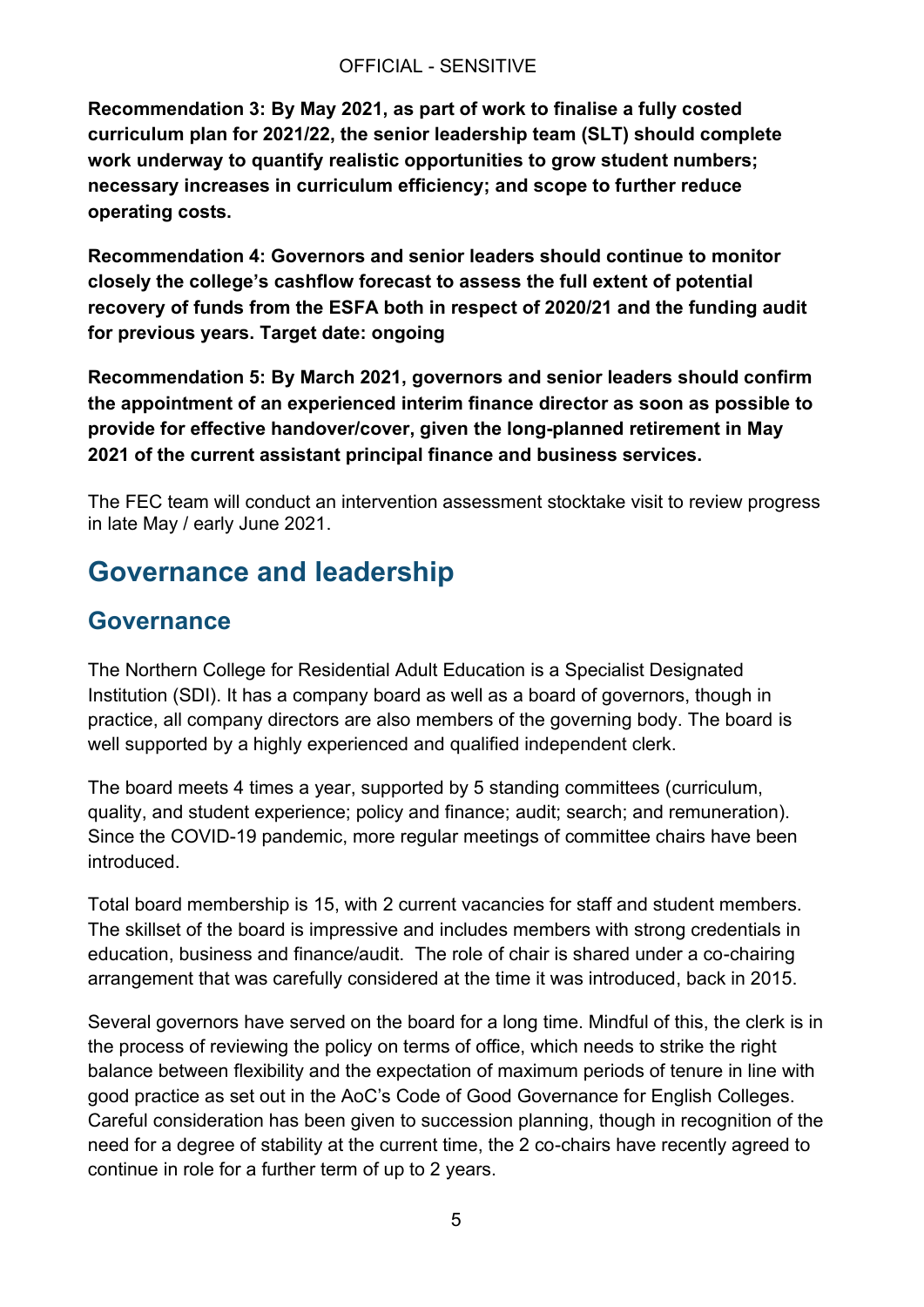Board papers and minutes are of a high standard and demonstrate a good degree of challenge. During the FEC team's meetings with governors, the FEC team found a clear appreciation of the current financial challenges and risks facing the college. These have arisen mainly due to external factors and the impact of funding policy for residential provision, compounded by the acute impact of lockdown on enrolments on this particular institution.

The governors whom the FEC team met articulated clearly the added value of the college's provision to adults with complex needs and from disadvantaged backgrounds. They demonstrated both determination and commitment to exploring all avenues to secure the future of this provision, including - if necessary - structural change.

#### **Leadership**

The Executive Leadership Team (ELT) has been restructured and refreshed since the appointment of the current principal in summer 2018. There are 5 members of the ELT (including the principal) with a clear and appropriate division of roles and responsibilities and a strong focus on the core business of teaching and learning.

The principal has made several important and well-judged changes over the last 2 and a half years, including a substantial staff restructure in 2020 which saw 24 staff leave the college under voluntary or compulsory redundancy. This was part of a range of decisive measures to reduce operating costs in response to reductions in residential funding.

Despite these tough measures and the current challenges of the COVID-19 pandemic, the managers and staff the FEC team met were highly motivated and committed to the college and keen to embrace the ongoing and necessary improvements that are underway including the computerisation of previously paper-based business processes.

The introduction of devolved AEB funding and planned changes to residential funding have raised the prospect of an urgent requirement to ramp up student enrolments and achieve additional efficiency gains from summer 2021. Continuing uncertainty about the detail of these changes and the current timetable for implementation have made the task of developing an effective and successful response on these timescales more challenging.

Under these pressures, the retirement of the assistant principal finance and business services in May 2021 will create a critical gap in the senior team at a key point in the business cycle. In recognition of this, the college is actively taking steps to recruit an experienced interim in the coming weeks to continue the important work of planning and budgeting for the new academic year.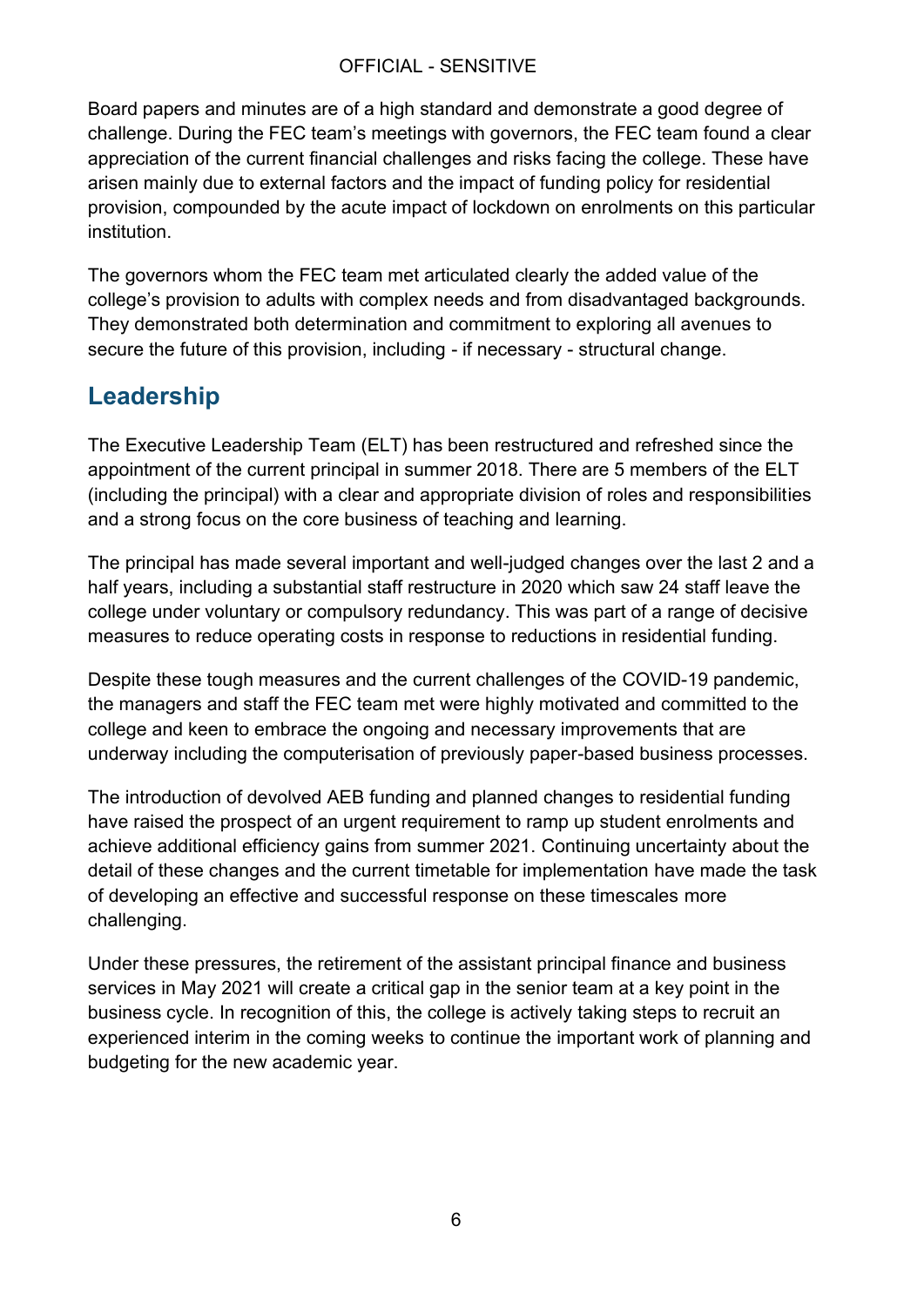The principal and senior leaders are already working up curriculum and budget plans for 2021/22, though much work remains to test the robustness of plans for growth, assumptions about funding, scope to increase average class sizes and the scale / timing of cost reduction actions. This work should continue alongside the exploration through an FEC-led SPA of options involving structural change, which may yet prove to be the only sustainable solution to navigate the changes in funding that lie ahead.

# <span id="page-6-0"></span>**Curriculum and quality improvement**

#### **Curriculum and provision overview**

The college self-assessment report (SAR) notes that in 2019/20 56% of Northern College enrolments were South Yorkshire based learners and 28% were West Yorkshire residents. Much of the college offer is designed to provide a platform to engage people back into education with the aim of designing a supportive learning pathway so that every individual can reach their potential and use their learning to improve their lives both in their community and in the workplace. The curriculum offer includes access to higher education programmes, teacher training, English and Mathematics, social studies, preparation for life and work, health and social care and well-being, community learning and digital skills.

Prior to the impact of the COVID-19 pandemic on learner participation levels, the college achieved approximately 4k enrolments per year, with the vast majority being adult enrolments on short courses where the potential for a residential placement is considered by the college to be a key element. The opportunity for a residential placement has also been available to learners on access programmes. The college is committed to providing flexible and accessible modes of delivery – evenings, weekends, blended and residential.

Looking forward, the college intends to grow and diversify its curriculum offer. The college has identified growth opportunities such as extending its current curriculum offer beyond the historic cohorts it has attracted, including moving into the retraining market. The college also anticipates that in the post-pandemic period there will be a substantial bounce back in the need for the community learning programmes it offers.

#### **Curriculum planning and development**

The college has a strategic plan in place which sets out a curriculum vision for the 2020- 2025 period. At an operational level, the college has an annual planning cycle and calendar. There is an iterative curriculum planning process in place with senior management oversight, that has included utilising a college devised planning system and management information tools. To support the planning of the 2021/22 curriculum, the college has introduced a management information system (MIS) tool that is designed specifically for modelling purposes.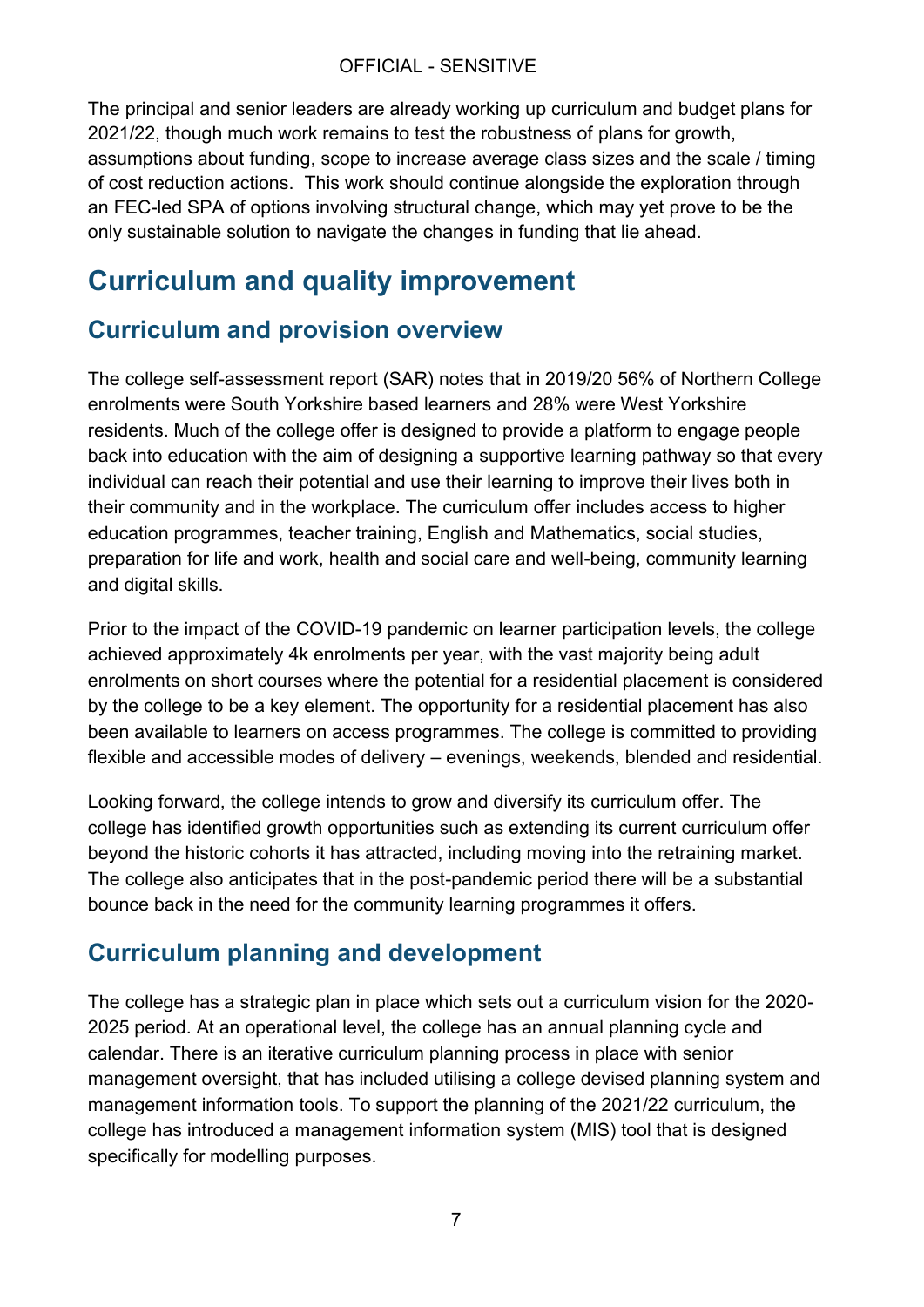The college has also begun to respond to the funding challenges that it faces looking forward. For example, with respect to the funding of the residential element of learner programmes, the college has recently identified a possible way to reduce the unit costs of the current residential delivery model, which are high. This is a critical area to address in order for the college to achieve a sustainable curriculum offer.

By way of overview, the college will need to maximise the efficiency of its curriculum delivery, as well as deliver significant growth in learner numbers, if it is to achieve its AEB allocations going forward. Such aspects as average class size and the contracted hours of teaching staff are likely to require further attention. For example, the college average class size target is 12, with the college routinely achieving below this level. This compares with 15 to 16 as the average class size norm for classroom-based delivery in a general FE college. In addition, the college plans to increase teaching hours contact from 756 hours per full-time teacher to 820 hours over a 3-year period. However, this revised total remains well below the sector norm of 864 annualised hours.

## **Quality: self-assessment and effectiveness to manage and improve quality**

As noted previously, prior to the impact of the COVID-19 pandemic, the college achieved its AEB funded enrolment targets year-on-year. The negative impact of the pandemic restrictions on enrolment levels has been particularly acute with respect to the shortcourse residential provision which is the core of the college offer. As at January 2021, the college had achieved 15% of its total AEB annual allocation, with a forecast of 50% if no further enrolments were made in year. While the college has plans in place that may enable it to achieve up to 70% of its 2020/21 allocation by the end of the academic year, these plans assume the college will be able to operate at full capacity in the summer term, including full utilisation of the residential provision. The risks to the college achieving 70% of its 2020/21 AEB allocation therefore remain very high. In addition, the lower level of enrolments at the college in 2019/20 and 2020/21 year-to-date mean that there are fewer students progressing on to further courses, which increases the pressure on the college in achieving its learner number targets.

The college's track record with respect to quality indicators such as retention, pass and achievement rates has been very good. A slight faltering with respect to retention and achievement is forecast for 2020/21 due to the impact of the COVID-19 pandemic. However, the forecast overall QAR for 19+ is expected to align with or exceed the national average. The college continues to focus on ensuring the best learner participation levels and outcomes possible. There is rich anecdotal and case study information about the progression and destinations of learners.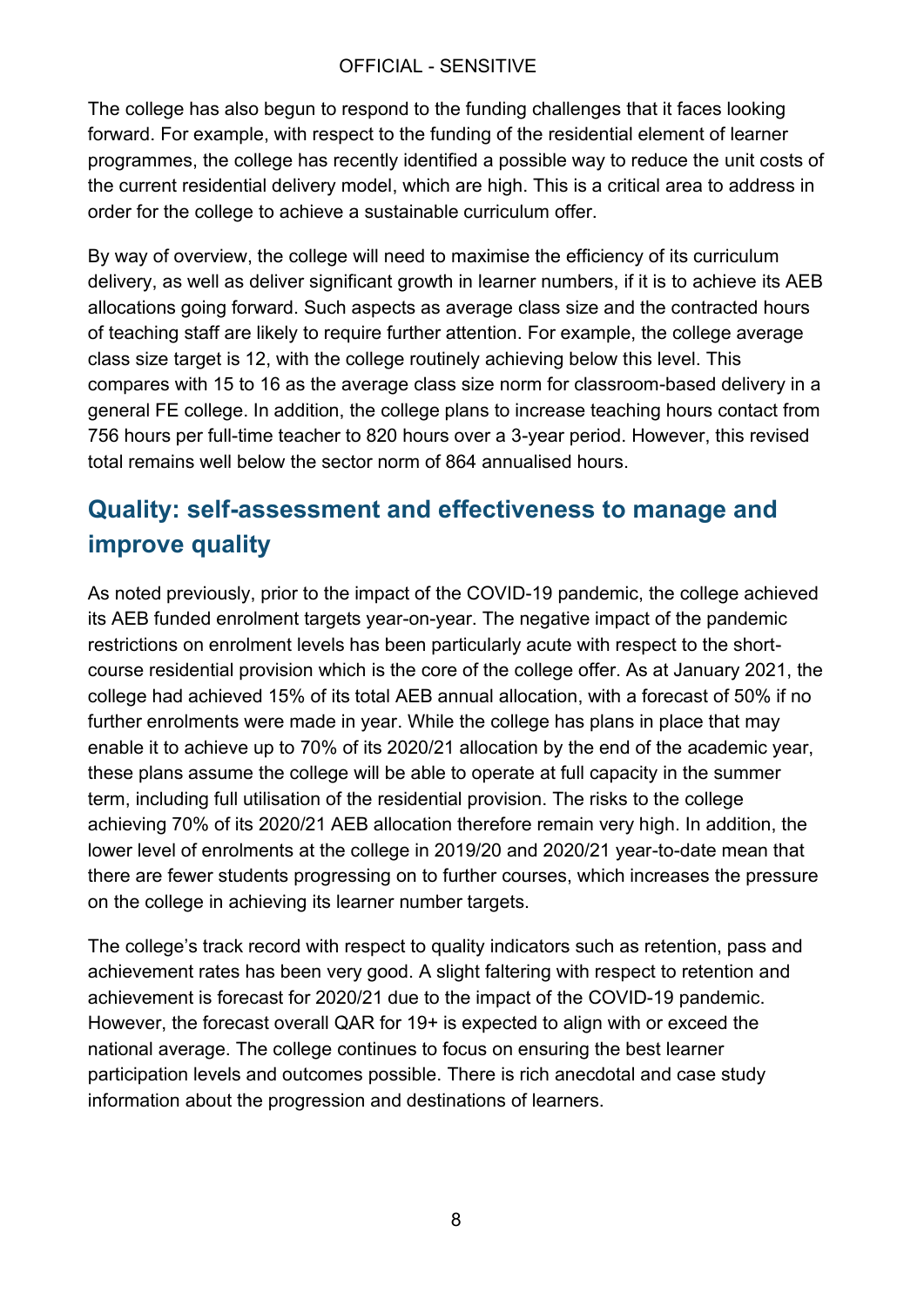The college has a current SAR and accompanying quality improvement plan in place. The SAR is composed with reference to the latest Ofsted framework. However, it does not include an overall grading for the college, or sub-grades for the constituent elements, as is usually the case for further and adult education providers. Nevertheless, the SAR includes a good analysis of the areas for improvement for the college. These are captured and elaborated on further in the quality improvement plan, and appropriate actions are cited and are being monitored and followed through subsequently.

Promoting and ensuring high standards for teaching, learning and assessment is central to the mission of the college. Lesson observation arrangements are in place which are supportive and which promote the development of the skills of individual teaching staff. The quality improvement plan references several themes which relate to further improving classroom delivery, such as actions to further improve learner feedback and processes for promoting the sharing of good practice.

The leadership and management at the college of curriculum and quality and the underpinning student services are committed and very able. There is also an awareness that the challenges the college is facing to achieve a sustainable curriculum model are significant and will be a major priority to address going forward.

# <span id="page-8-0"></span>**Student and staff views**

Students and staff at the college are enthusiastic about, and highly supportive of, the college. For example, the college's response to the challenges of the COVID-19 pandemic is seen as comprehensive and competent. The college is viewed as particularly good with respect to its communications and to the support that is made available, including the arrangements to keep staff and students safe during the pandemic.

# <span id="page-8-1"></span>**Finance and audit**

The college has achieved Outstanding financial health over recent years with no borrowing and healthy cash reserves which are built on sound financial management plus the benefit of a funding uplift for residential courses. However, the issues that are highlighted above means that there is a risk that the final financial health grade for 2019/20 is moderated down to Inadequate because of negative earnings before interest, taxation, depreciation, and amortisation (EBITDA), funding audit clawback and concerns over the long-term financial sustainability of the college.

Based on the January 2021 management accounts, total income is forecast to be 27% lower than budget – which is attributed to the impact of the COVID-19 pandemic. This is forecast to result in a drop in budgeted EBITDA to a loss (LBITDA) in 2020/21. The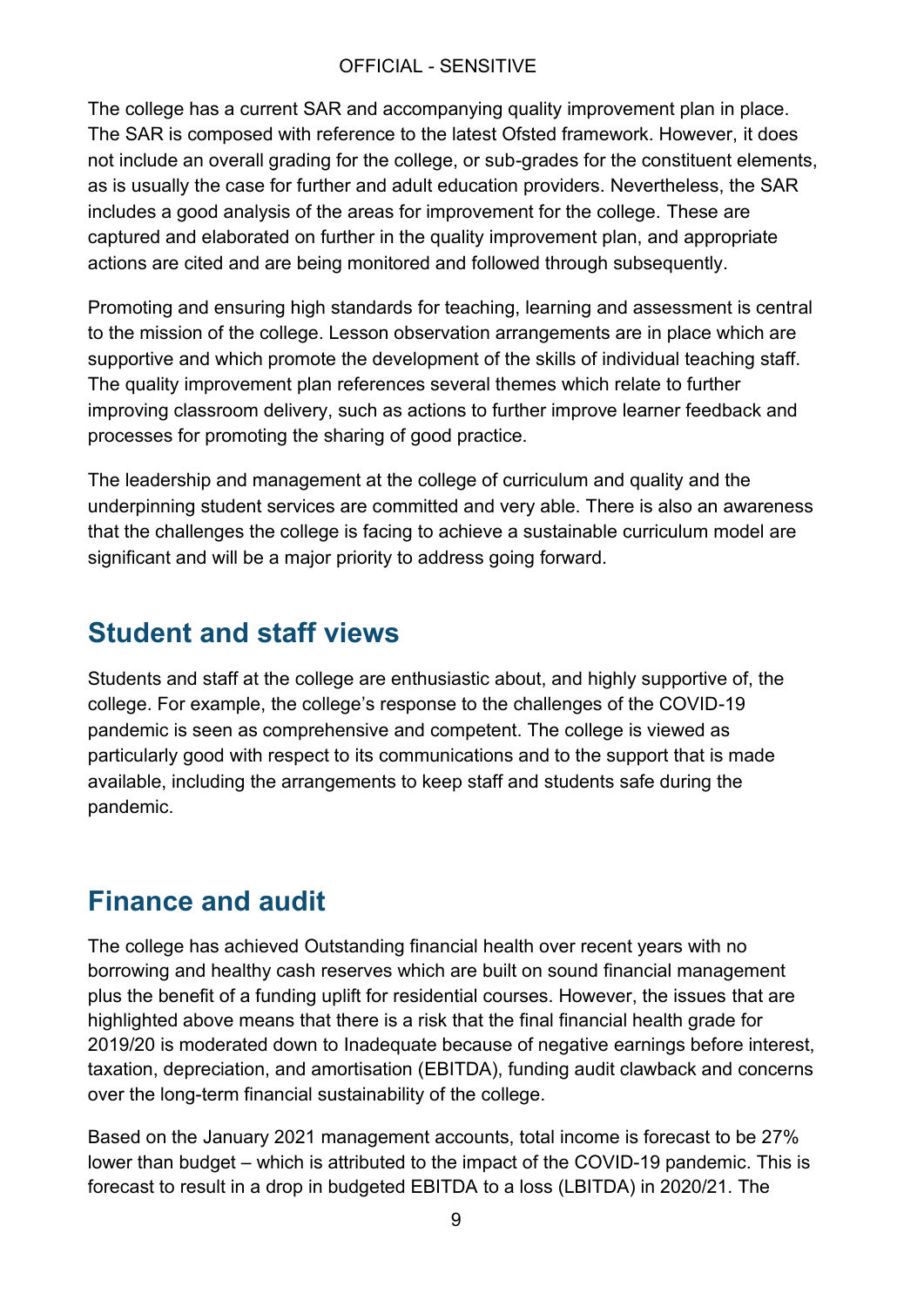forecast loss could be higher still given some uncertainty over AEB enrolments over the remainder of the year, the extent to which full occupancy of residential accommodation might prove possible and the uncertainty over funding audit clawback.

In addition, the college is now in a business planning round for 2021/22 with added uncertainty, with the devolution of AEB allocations to 2 combined authorities as well as the potential withdrawal of the uplift for residential students. Although cash reserves remain relatively strong at present the potential funding clawback and challenges outlined above mean liquidity could be challenged towards the end of the 2021 calendar year. These critical financial issues are well understood by both the governing body and the ELT, with an updated risk register outlining the 6 high (red) strategic risk areas for the college and the active mitigations in place.

In this context, the imminent retirement of the assistant principal finance and business services presents an added risk. Consequently, the governing body is currently focussed on confirming the going concern status of the college (2019/20 accounts remain unsigned at present) and potential options to maintain financial sustainability into the future.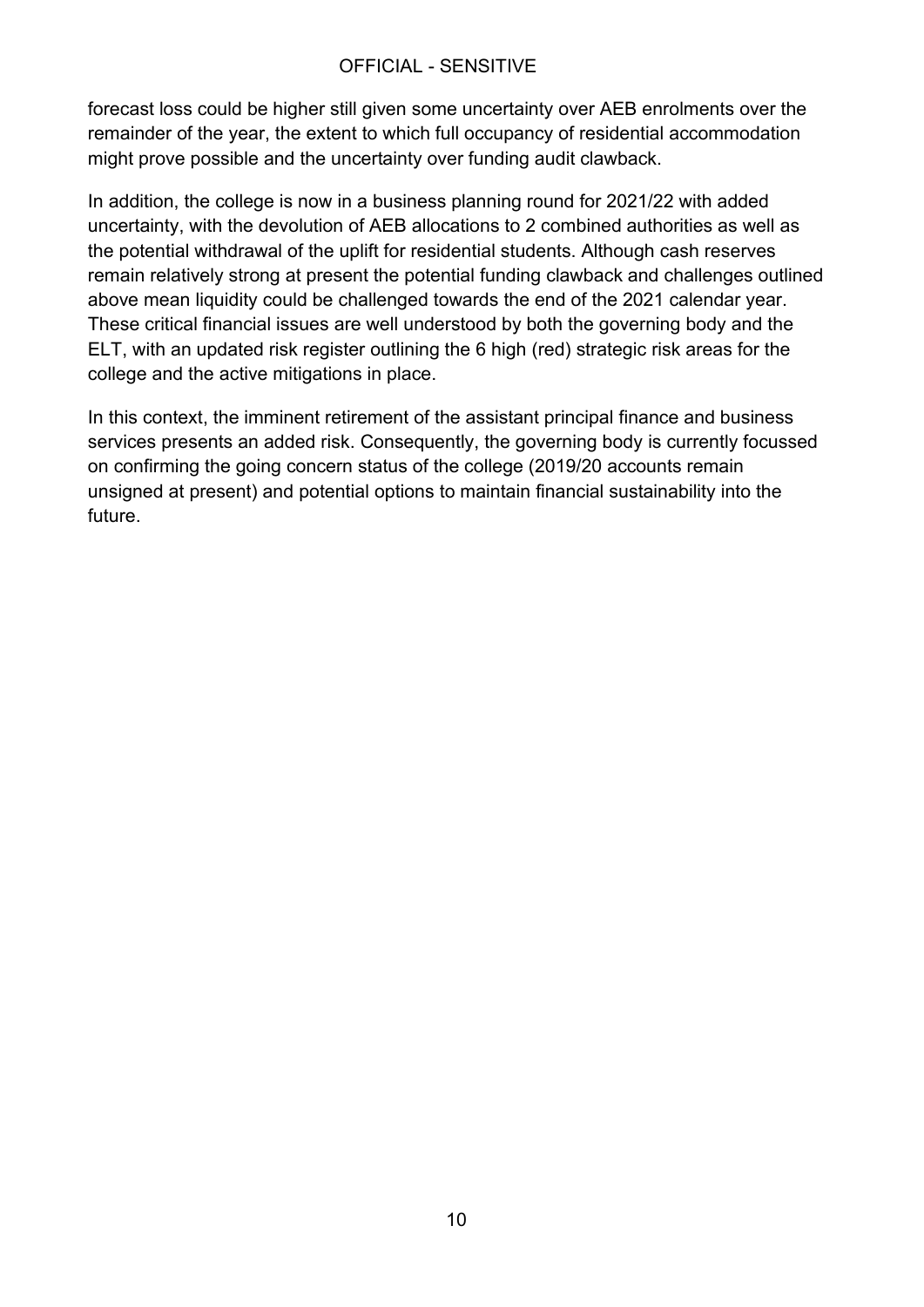## **Recent financial history and forecasts for coming years Financial performance 2019/20**

The college's draft accounts for 2019/20 indicate an operating deficit of £184k, which is a shortfall of £329k compared to budget. This reflects a £600k (11%) shortfall in income which is offset partly by in-year reductions in expenditure of £271k (net of staff restructuring costs of £328k).

The college's external auditors have not yet signed off the college's financial statements for 2019/20. This has been complicated by the outcome of the ESFA targeted assurance review of 2018/19 and 2019/20 which was not finalised until 4 February 2021. This review has identified funding errors of £1.2 million relating to claimed residential support for learners who were not resident; the college is currently considering the review report with its professional advisers. Having previously reserved the right to review funding back to 2016/17, the ESFA have recently confirmed that assurance work will be undertaken on 2016/17 and 2017/18. Initial preparatory work was being completed by the college at the time of the visit. Therefore, there remains a risk that funding errors could double to circa £2.4 million overall. Consequently, the figures in the table above remain as draft for 2019/20.

#### **Financial forecast 2020/21 and 2021/22**

The COVID-19 pandemic has had a significant impact on performance during 2020/21 with the income forecast now 27% below budget, and an operating deficit forecast for the full year. AEB delivery was only at 15% of target as of January 2021. To achieve the current forecast, there is an assumption of a further 1,500 enrolments and high occupation of residential rooms (including those with shared facilities) over the remainder of the year. In the current uncertain climate, this presents a significant risk depending on the return from lockdown and any local restrictions over the remainder of the year. The college's current forecast to budget includes potential under delivery of funding. The clawback in the cashflow assumed ESFA delivery target of 97%, however, a national threshold of 90% has now been set, to slightly improve the position.

The college had been adjusting to the reduced level of residential funding by undertaking a significant restructuring programme. The executive team and curriculum areas had been reorganised during 2019/20 with a further phase reviewing business support areas now on hold awaiting the outcome of the recent funding challenges. Further non-pay savings are anticipated as part of on-going reviews of operating costs such as catering, energy and security.

The previous ESFA submission (July 2020) suggesting Outstanding financial health, with a close to breakeven position for 2021/22 is being reviewed considering all the factors above. Costed curriculum planning is now being undertaken as part of the 21/22 budget setting process, with new software recently purchased. Devolved AEB budgets have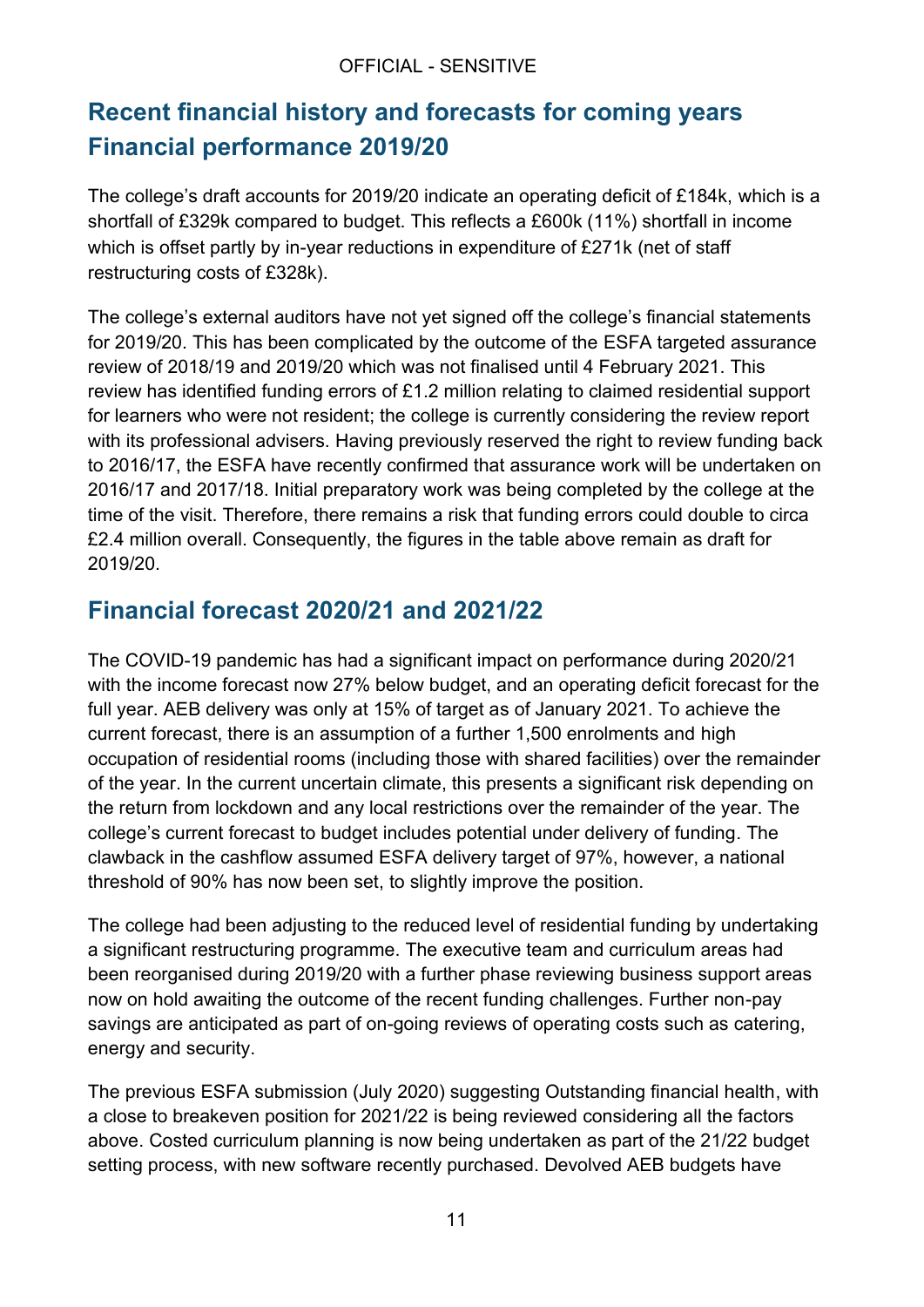been confirmed provisionally for 2021/22 subject to further work on delivery plans. Residual ESFA allocations are yet to be confirmed.

#### **Cashflow/liquidity**

The January 2021 management accounts includes only a rolling cashflow up until July 2021 with a July year end forecast. Using a worst-case scenario of AEB clawback due to under delivery in 2020/21 relating to the COVID-19 pandemic, the December 2021 balance reduces to £3.076 million. With a further potential clawback relating to the funding audit of the previous 4 years, overall cash balances going into 2022 could be marginal based on the current assumptions.

The college has had a good relationship with its bankers, Lloyds, reflecting strong cash balances over recent years. The college has no overdraft facility in place at present. This may need to be reviewed given the limited cash headroom under the worst-case forward projections.

#### **Financial liabilities/loans**

The college currently has no long-term bank loans or emergency funding arrangements with the ESFA. The college has carried a marginal balance sheet over recent years due to the low asset value of the estate (due to the arrangements set out below) with a current negative asset year end position forecast. This includes local government pension scheme liability of and a projected universities superannuation scheme liability. However, with the financial challenges currently facing the college, it is likely that the pension liabilities will need to be reviewed further.

# <span id="page-11-0"></span>**Estates and capital plans**

The main college building is the Grade 1 listed Wentworth Castle, dating back to the  $17<sup>th</sup>$ and  $18<sup>th</sup>$  centuries. It is set in the only grade 1 listed landscape gardens in South Yorkshire. The main house and other buildings (except Wentworth Court) were given to the college to use as a college at the peppercorn rate of £1. If college operations ceased, there is a deed of pre-emption which allows for the estate to return to Barnsley Council for  $f1$ .

Part of the estate, which is outside of the house, including home farm and the church, were leased to the Wentworth Castle Heritage Trust on a 99-year lease for them to access lottery funding to renovate the site. Following the renovation, several buildings were leased back to the college on a 25-year lease. The estate was in the care of the Wentworth Castle Heritage Trust until June 2019, after which the National Trust took over the care of the estate in partnership with Barnsley Council and Northern College.

The college is currently completing improvements under the FE capital allocation that was awarded in September 2020. The college has until September 2021 to complete the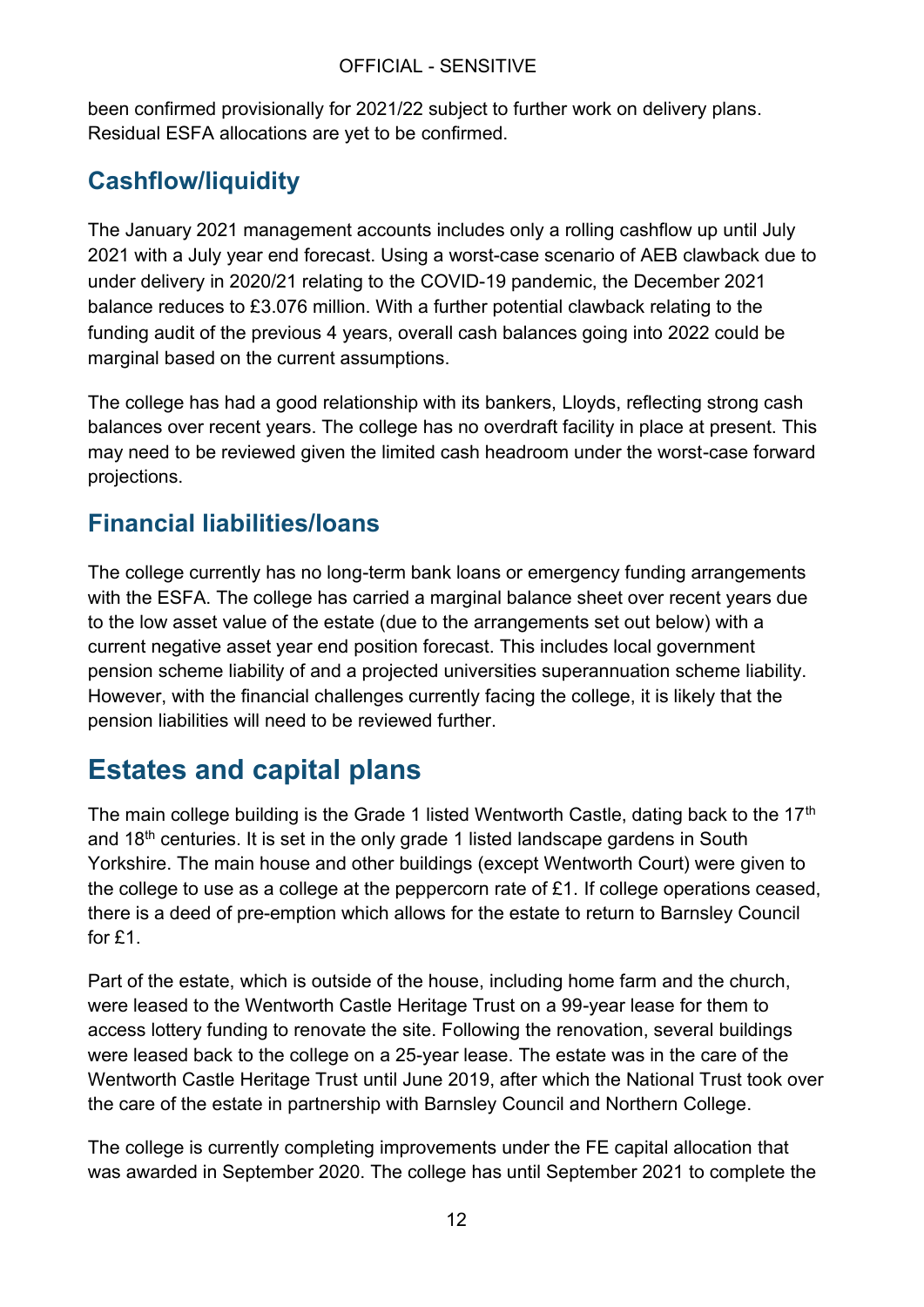works. Under the direction of a new head of estates, the college is reviewing all estates operations, security and maintenance plans in order that they address future needs.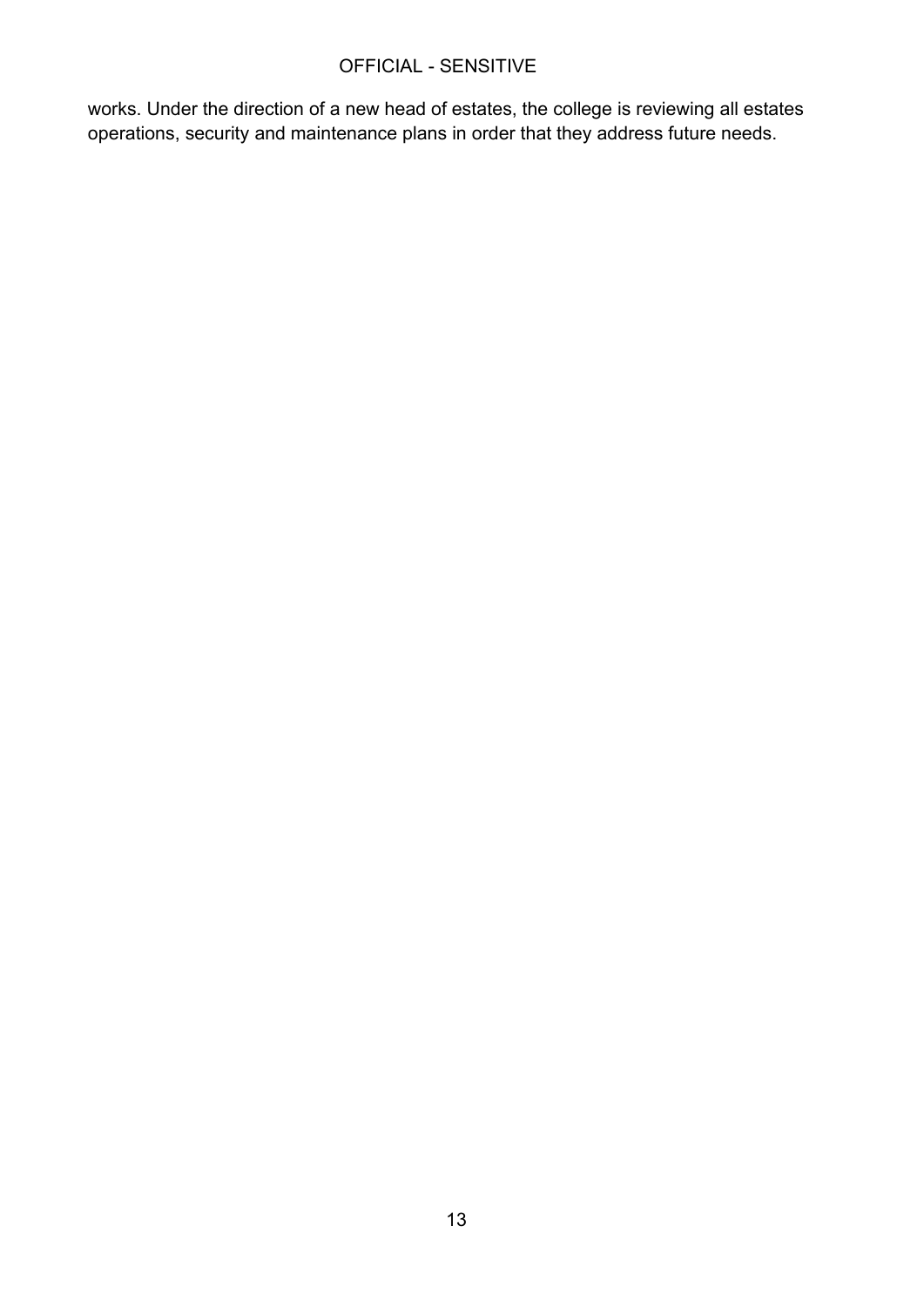# <span id="page-13-0"></span>**Appendix A – Interviewees**

Co-Chairs Principal & CEO Clerk Assistant principal finance and business services Assistant principal curriculum, quality and market development Assistant principal student experience Group of governors

Representatives from Sheffield City Region and West Yorkshire Combined Authority